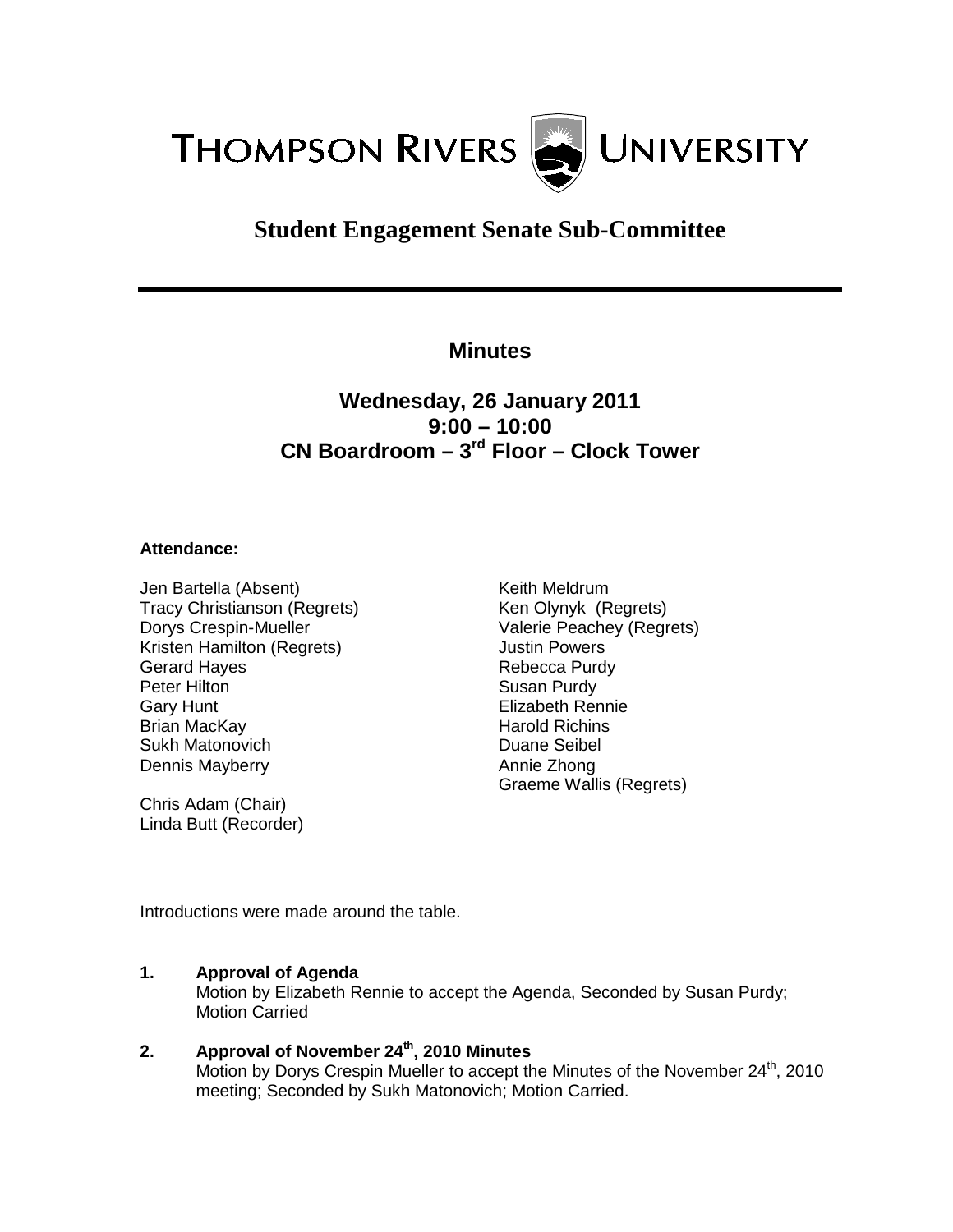#### **3. Update on Feedback Process Pilot** (Chris)

Dorys provided an overview of the pilot project – Feedback Process. The process was developed based on feedback from previous year's NSSE and other survey results.

The three identified priorities are:

- 1) applied learning in and out of the classroom<br>2) campus social activities
- 2) campus social activities<br>3) community involvement
- community involvement

The pilot project commenced in December 2010 within the divisions of: Arts, Nursing, Science and Student Services.

At the conclusion of the pilot project, each unit on campus will be asked to provide initiates currently in place or planned. This information will be compiled into an annual institutional report which will be forwarded to Senate.

### **4**. **Baseline Leadership/Mentor Training** (Sukh)

- Sukh sits on Leadership Committee and gave an overview of the Committee
- Currently, TRU does not have a strong leadership culture here on campus
- Sukh and her team are planning a one-day training / recruitment event (in March or April). Attendees would include Wellness leaders, Transitions Mentors, Aboriginal Mentors, Career Ambassadors and others involved in club or society leadership on campus.
- The goal to provide baseline training for all students involved in leadership/mentorship programs at TRU. Training will include topics such as resources and services on campus, leadership skills, and maintaining student confidentiality.
- Looking at a Saturday for the workshop, not too close to exam period

Side discussion on co-curricular transcript and global competence credential

- Co-curricular transcript (not an academic transcript) Expression of Interest for purchase of software has gone out to software companies/ process underway with Purchasing Department
- Global Competency is a credential earned in tandem with a students' academic program. It is transcriptable.

## **5**. **Staff In-Service Update** (Peter)

Peter gave an update and circulated the draft agenda for the February 23<sup>rd</sup> Staff In-Service Day, which will have a focus on student engagement. Student Services and Human Resources have partnered to bring in George Kuh, NSSE founder, to be keynote speaker on Student Engagement at In-Service. Students from this Committee and are invited to submit their expression of interest to sit on the student panel during the keynote address.

Afternoon breakout sessions:

(1) NSSE/TRU – Dorys Crespin-Mueller and George Kuh